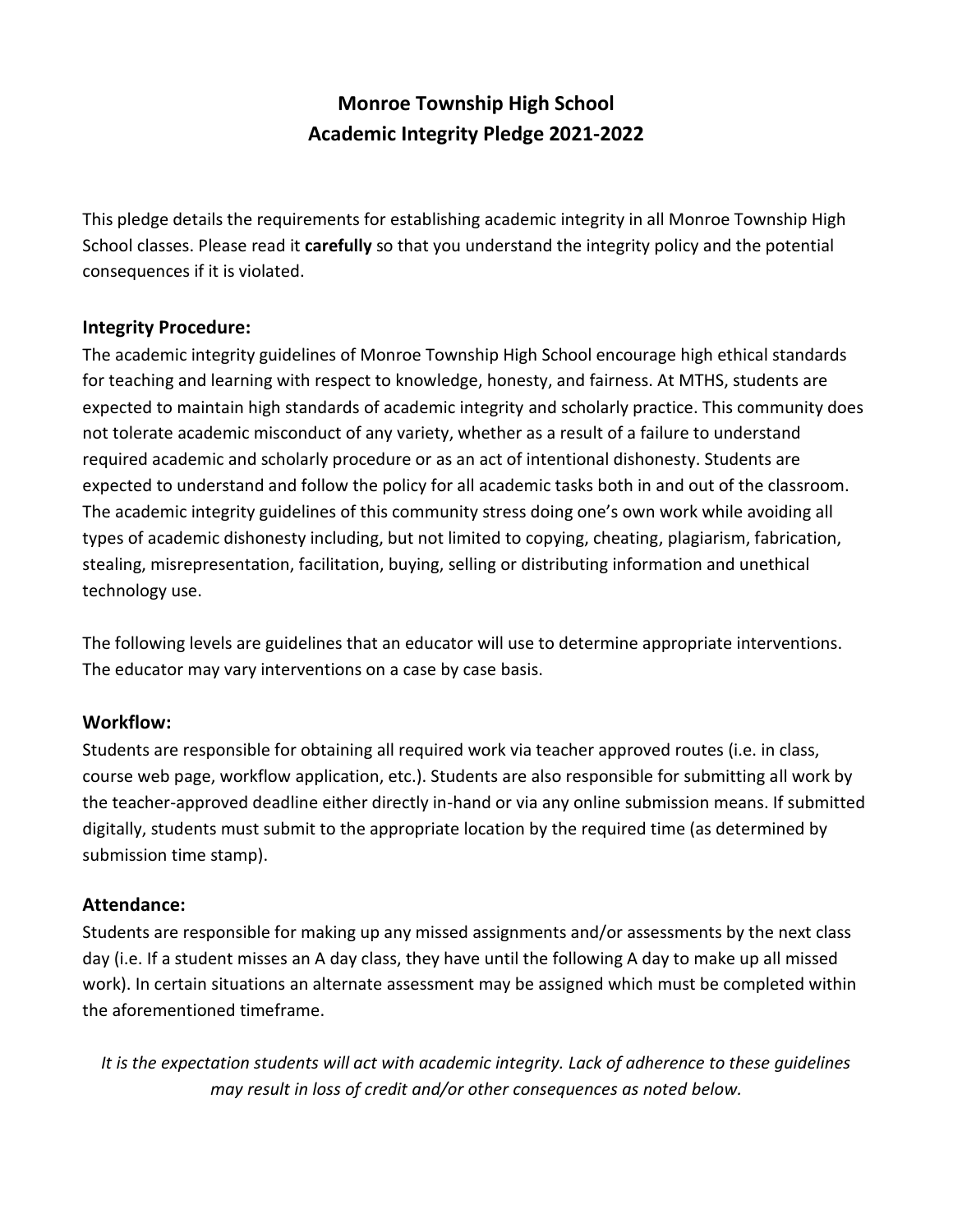| Level I                                                                                                                                                                                                                                                                                                                                                                                                                                                                                                                                                                                                                                   |                                                                                                                                                                                                                                                         |  |
|-------------------------------------------------------------------------------------------------------------------------------------------------------------------------------------------------------------------------------------------------------------------------------------------------------------------------------------------------------------------------------------------------------------------------------------------------------------------------------------------------------------------------------------------------------------------------------------------------------------------------------------------|---------------------------------------------------------------------------------------------------------------------------------------------------------------------------------------------------------------------------------------------------------|--|
| <b>Infractions</b><br>Copying another student's homework or<br>allowing one's own homework to be<br>copied.<br>Unauthorized collusion (working together<br>without prior teacher approval - as per<br>assignment rubric).<br>Failure to cite another's work.                                                                                                                                                                                                                                                                                                                                                                              | <b>Suggested Interventions</b><br>Zero for task with possible opportunity to<br>re-do assignment (at teacher's discretion).<br>Notification to parent, counselor/CST,<br>department supervisor, principal/vice-<br>principal.                           |  |
| Level II                                                                                                                                                                                                                                                                                                                                                                                                                                                                                                                                                                                                                                  |                                                                                                                                                                                                                                                         |  |
| <b>Infractions</b><br>Cheating during any graded assessment<br>using any non-approved resource.<br>Direct copying, cutting or pasting or lifting<br>$\bullet$<br>whole sections of text without proper<br>citation.<br>Allowing one's work to be copied during<br>any graded assessment.                                                                                                                                                                                                                                                                                                                                                  | <b>Suggested Interventions</b><br>Zero for task with possible opportunity to<br>re-submit assignment for reduced credit<br>(at teacher's discretion).<br>Notification to parent, counselor/CST,<br>department supervisor, principal/vice-<br>principal. |  |
| Level III                                                                                                                                                                                                                                                                                                                                                                                                                                                                                                                                                                                                                                 |                                                                                                                                                                                                                                                         |  |
| <b>Infractions</b><br>Assisting another student(s) in cheating<br>directly or via digital communication.<br>Sharing, receiving, assisting in or utilizing<br>stolen assessments (including tests or<br>images of tests which have been taken<br>from the classroom).<br>Hindering, in any manner, the<br>investigation of an academic offense claim.<br>Accessing, through any means, test<br>materials without proper authorization.<br>Falsifying information or damaging<br>another's work on an assessment so that<br>an unfair advantage is gained.<br>Copying or buying a report, paper, project<br>and submitting it as one's own. | <b>Suggested Interventions</b><br>Zero for task with no opportunity to re-<br>submit assignment.<br>Notification of parent, counselor, and<br>department supervisor.<br>Submit referral to building principal/vice-<br>principal per Policy #5701.      |  |

**\*Any offenses exceeding the levels given here will be handled using administrative discretion.**